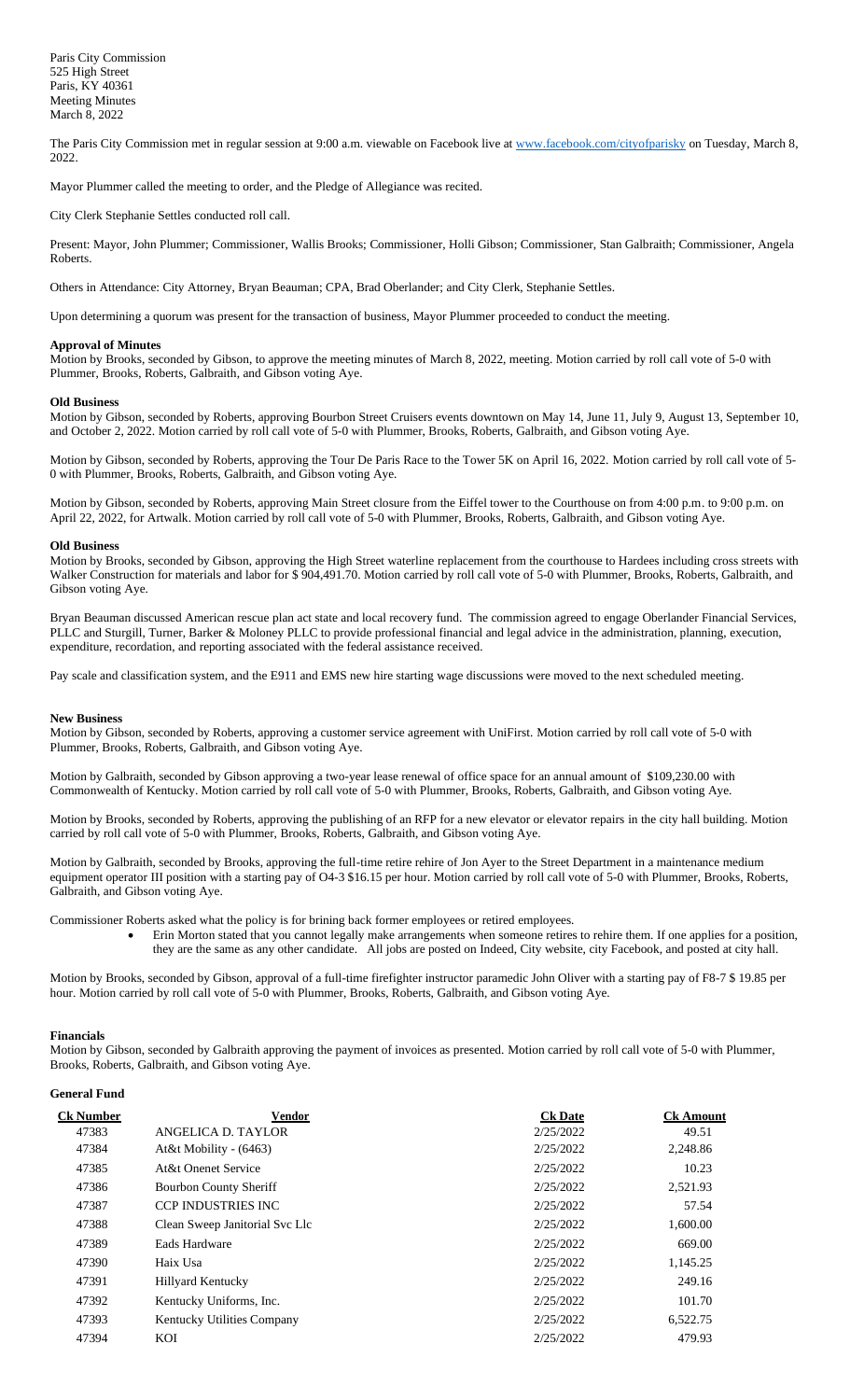| 47395 | Morton Salt, Inc.                   | 2/25/2022     | 8,306.65  |
|-------|-------------------------------------|---------------|-----------|
| 47396 | PARIS-BOCO TOURISM                  | 2/25/2022     | 4,293.99  |
| 47397 | Shred-It Usa                        | 2/25/2022     | 45.34     |
| 47398 | THE BOURBON COUNTY CITIZEN          | 2/25/2022     | 35.00     |
| 47399 | TRANSUNION RISK DATA SOLUTIONS      | 2/25/2022     | 160.00    |
| 47400 | Tri-State Mailing Systems, Inc      | 2/25/2022     | 195.00    |
| 47401 | Tsi Incorporated                    | 2/25/2022     | 18,719.27 |
| 47402 | UNDERWRITERS AT LLOYD'S             | 2/25/2022     | 33.00     |
| 47403 | <b>VERIZON WIRELESS</b>             | 2/25/2022     | 1,690.18  |
| 47404 | AT&T - 5019                         | 3/4/2022      | 1,397.73  |
| 47405 | At&t Club Service                   | 3/4/2022      | 498.78    |
| 47406 | Autozone                            | 3/4/2022      | 228.92    |
| 47407 | <b>Robert Barrett</b>               | <b>Voided</b> |           |
| 47408 | <b>Bluegrass Kesco</b>              | 3/4/2022      | 200.00    |
| 47409 | BOBCAT ENTERPRISES, INC.            | 3/4/2022      | 5,742.00  |
| 47410 | Boling, Kyle                        | <b>Voided</b> |           |
| 47411 | <b>CAPITAL ONE</b>                  | 3/4/2022      | 1,100.60  |
| 47412 | Casa Of Lexington                   | 3/4/2022      | 1,666.67  |
| 47413 | <b>CHARTER COMMUNICATIONS</b>       | 3/4/2022      | 217.96    |
| 47414 | Citizen Advertiser                  | 3/4/2022      | 245.00    |
| 47415 | DAN CUMMINS CHRYSLER DODGE JEEP RAM | 3/4/2022      | 53.22     |
| 47416 | Directcare Family Health Pllc       | 3/4/2022      | 100.00    |
| 47417 | Grainger                            | 3/4/2022      | 154.48    |
| 47418 | <b>GUARDIAN/DENTAL</b>              | 3/4/2022      | 850.04    |
| 47419 | HUMANA HEALTH/MEDICAL               | 3/4/2022      | 37,919.11 |
| 47420 | <b>KLC INSURANCE SERVICES</b>       | 3/4/2022      | 25,620.90 |
| 47421 | NORSE TACTICAL, LLC                 | 3/4/2022      | 3,690.00  |
| 47422 | <b>O'reilly Auto Parts</b>          | 3/4/2022      | 277.76    |
| 47423 | PARIS-BOCO CHAMBER OF COMMERCE      | 3/4/2022      | 1,666.67  |
| 47424 | PARIS-BOCO JOINT PLANNING           | 3/4/2022      | 15,442.50 |
| 47425 | PARIS-BOCO PARKS & RECREATION BOARD | 3/4/2022      | 14,044.58 |
| 47426 | PARIS-BOCO TOURISM                  | 3/4/2022      | 1,666.67  |
| 47427 | Paris-Bourbon County E911           | 3/4/2022      | 18,500.00 |
| 47428 | Paris-Bourbon County EDA            | 3/4/2022      | 3,000.00  |
| 47429 | Paris-Bourbon County EMS            | 3/4/2022      | 33,333.33 |
| 47430 | Riley Oil Company                   | 3/4/2022      | 6,774.93  |
| 47431 | Rumpke Of Kentucky, Inc.            | 3/4/2022      | 4,005.12  |
| 47432 | STANDARD INS. CO./LIFE              | 3/4/2022      | 2,054.05  |
| 47433 | STOCK YARDS BANK                    | 3/4/2022      | 4,214.22  |
| 47434 | Robert Barrett                      | 3/4/2022      | 134.50    |
| 47435 | Boling, Kyle                        | 3/4/2022      | 134.50    |
|       |                                     |               |           |

# **Utility Fund**

| <b>Ck Number</b> | <b>Vendor</b>                        | <b>Ck Date</b> | <b>Ck Amount</b> |            |
|------------------|--------------------------------------|----------------|------------------|------------|
| 2497             | <b>KYMEA</b>                         |                | 2/25/2022        | 345,111.58 |
| 55230            | American Welding & Gas Inc           |                | 2/25/2022        | 181.90     |
| 55231            | At&t Onenet Service                  |                | 2/25/2022        | 9.05       |
| 55232            | Brenntag Mid-South, Inc.             |                | 2/25/2022        | 1,954.32   |
| 55233            | Brownstown Electric Supply Co.       |                | 2/25/2022        | 3,690.00   |
| 55234            | CHARTER COMMUNICATIONS               |                | 2/25/2022        | 239.98     |
| 55235            | Eads Hardware                        |                | 2/25/2022        | 448.27     |
| 55236            | <b>Fouser Environmental Services</b> |                | 2/25/2022        | 3,175.00   |
| 55237            | Galeton Gloves & Safety              |                | 2/25/2022        | 323.98     |
| 55238            | <b>GCP ENVIRONMENAL SOLUTIONS</b>    |                | 2/25/2022        | 3,610.67   |
| 55239            | Grainger, Inc.                       |                | 2/25/2022        | 340.84     |
| 55240            | Great America Financial Servs        |                | 2/25/2022        | 69.17      |
| 55241            | Karsare Water Systems Llc            |                | 2/25/2022        | 871.48     |
| 55242            | Kentucky Utilities Co.<br>2          |                | 2/25/2022        | 13,395.85  |
| 55243            | Kimball Midwest                      |                | 2/25/2022        | 460.42     |
| 55244            | KOI                                  |                | 2/25/2022        | 164.07     |
| 55245            | Labtronx, Inc.                       |                | 2/25/2022        | 2,300.00   |
| 55246            | LITTRELL BROTHERS TREE SERVICE       |                | 2/25/2022        | 2,700.00   |
| 55247            | Office Depot Credit Plan             |                | 2/25/2022        | 321.21     |
| 55248            | Perfection Goup, Inc                 |                | 2/25/2022        | 348,792.74 |
| 55249            | Purity Chemicals Inc                 |                | 2/25/2022        | 237.46     |
| 55250            | Ouill                                |                | 2/25/2022        | 66.99      |

**Total Claims \$ 234,068.53**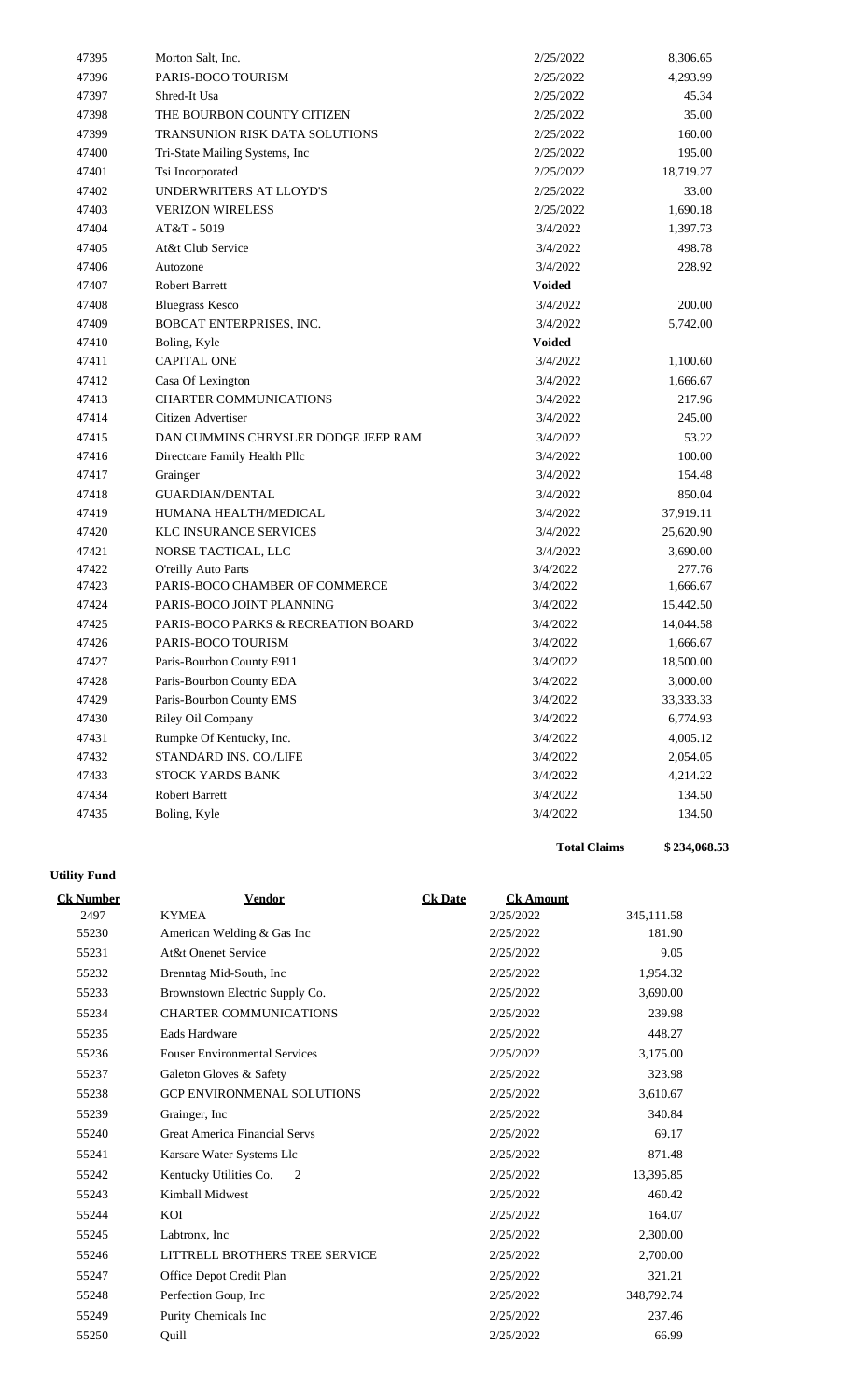| 55251          | Shred-It Usa Llc                                  | 2/25/2022 | 22.66             |
|----------------|---------------------------------------------------|-----------|-------------------|
| 55252          | <b>Strand Associates Inc</b>                      | 2/25/2022 | 1,700.00          |
| 55253          | Superior Hose & Fittings                          | 2/25/2022 | 202.32            |
| 55254          | <b>Terex Services</b>                             | 2/25/2022 | 361.15            |
| 55255          | <b>Usa Blue Book</b>                              | 2/25/2022 | 829.03            |
| 55256          | <b>USALCO</b>                                     | 2/25/2022 | 6,385.44          |
| 55257          | <b>VERIZON WIRELESS</b>                           | 2/25/2022 | 42.29             |
| 55258          | Wesco Distribution, Inc.                          | 2/25/2022 | 173.80            |
| 55259          | At&t - 5014                                       | 3/4/2022  | 75.00             |
| 55260          | At&t - 5019                                       | 3/4/2022  | 171.44            |
| 55261          | <b>AT&amp;T CLUB SERVICE</b>                      | 3/4/2022  | 233.09            |
| 55262          | Cape Electrical Supply Llc                        | 3/4/2022  | 353.75            |
| 55263          | <b>CAPITAL ONE</b>                                | 3/4/2022  | 434.56            |
| 55264          | <b>CHARTER COMMUNICATIONS</b>                     | 3/4/2022  | 117.97            |
| 2497           | <b>KYMEA</b>                                      | 2/25/2022 | 345,111.58        |
| 55230          | American Welding & Gas Inc                        | 2/25/2022 | 181.90            |
| 55231          | At&t Onenet Service                               | 2/25/2022 | 9.05              |
| 55232          | Brenntag Mid-South, Inc                           | 2/25/2022 | 1,954.32          |
| 55233          | Brownstown Electric Supply Co.                    | 2/25/2022 | 3,690.00          |
| 55234          | <b>CHARTER COMMUNICATIONS</b>                     | 2/25/2022 | 239.98            |
| 55235          | Eads Hardware                                     | 2/25/2022 | 448.27            |
| 55236          | <b>Fouser Environmental Services</b>              | 2/25/2022 | 3,175.00          |
| 55237          | Galeton Gloves & Safety                           | 2/25/2022 | 323.98            |
| 55238          | GCP ENVIRONMENAL SOLUTIONS                        | 2/25/2022 | 3,610.67          |
| 55239          | Grainger, Inc.                                    | 2/25/2022 | 340.84            |
| 55240          | Great America Financial Servs                     | 2/25/2022 | 69.17             |
| 55241          | Karsare Water Systems Llc                         | 2/25/2022 | 871.48            |
| 55242          | Kentucky Utilities Co.<br>2                       | 2/25/2022 | 13,395.85         |
| 55243          | Kimball Midwest                                   | 2/25/2022 | 460.42            |
| 55244          | KOI                                               | 2/25/2022 | 164.07            |
| 55245          | Labtronx, Inc.                                    | 2/25/2022 | 2,300.00          |
| 55246          | LITTRELL BROTHERS TREE SERVICE                    | 2/25/2022 | 2,700.00          |
| 55247          | Office Depot Credit Plan                          | 2/25/2022 | 321.21            |
| 55248          | Perfection Goup, Inc                              | 2/25/2022 | 348,792.74        |
| 55249          | Purity Chemicals Inc                              | 2/25/2022 | 237.46            |
| 55250          | Quill                                             | 2/25/2022 | 66.99             |
| 55251          | Shred-It Usa Llc                                  | 2/25/2022 | 22.66             |
| 55252          | <b>Strand Associates Inc</b>                      | 2/25/2022 | 1,700.00          |
| 55253          |                                                   | 2/25/2022 | 202.32            |
| 55254          | Superior Hose & Fittings<br><b>Terex Services</b> | 2/25/2022 | 361.15            |
| 55255          | <b>Usa Blue Book</b>                              | 2/25/2022 | 829.03            |
|                | <b>USALCO</b>                                     | 2/25/2022 |                   |
| 55256<br>55257 | <b>VERIZON WIRELESS</b>                           | 2/25/2022 | 6,385.44<br>42.29 |
|                |                                                   |           | 173.80            |
| 55258          | Wesco Distribution, Inc.                          | 2/25/2022 |                   |
| 55259          | At&t - 5014                                       | 3/4/2022  | 75.00             |
| 55260          | At&t - 5019                                       | 3/4/2022  | 171.44            |
| 55261          | <b>AT&amp;T CLUB SERVICE</b>                      | 3/4/2022  | 233.09            |
| 55262          | Cape Electrical Supply Llc                        | 3/4/2022  | 353.75            |
| 55263          | <b>CAPITAL ONE</b>                                | 3/4/2022  | 434.56            |
| 55264          | <b>CHARTER COMMUNICATIONS</b>                     | 3/4/2022  | 117.97            |
| 55265          | <b>CITCO WATER</b><br>Citizen Advertiser          | 3/4/2022  | 1,256.10          |
| 55266          |                                                   | 3/4/2022  | 525.00            |
| 55267          | <b>Custom Metalworks</b>                          | 3/4/2022  | 54.40             |
| 55268          | <b>Fastenal Company</b>                           | 3/4/2022  | 101.20            |
| 55269          | Grainger, Inc.                                    | 3/4/2022  | 31.94             |
| 55270          | <b>GUARDIAN/DENTAL</b>                            | 3/4/2022  | 340.95            |
| 55271          | <b>SAMUEL HARNEY</b>                              | 3/4/2022  | 67.20             |
| 55272          | Hayes Pipe Supply, Inc                            | 3/4/2022  | 7,486.10          |
| 55273          | HUMANA HEALTH/MEDICAL                             | 3/4/2022  | 14,446.99         |
| 55274          | Kentucky Underground Protectio                    | 3/4/2022  | 136.50            |
| 55275          | Kimball Midwest                                   | 3/4/2022  | 229.50            |
| 55276          | <b>KLC INSURANCE SERVICES</b>                     | 3/4/2022  | 23,651.95         |
| 55277          | Kona Products Llc                                 | 3/4/2022  | 210.00            |
| 55278          | LITTRELL BROTHERS TREE SERVICE                    | 3/4/2022  | 5,400.00          |